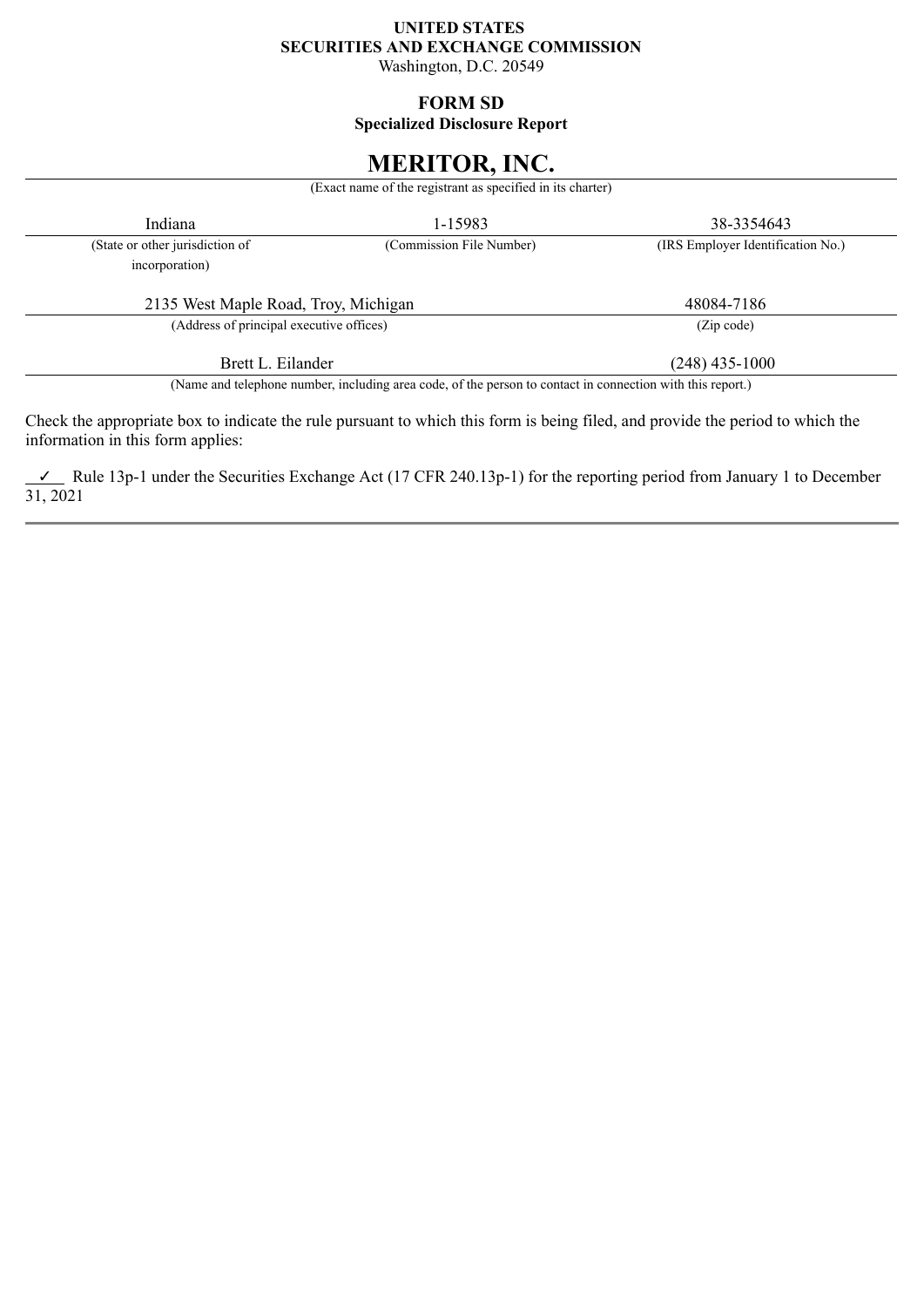## **SECTION 1 - CONFLICT MINERALS DISCLOSURE**

#### **Item 1.01 Conflict Minerals Disclosure and Report**

For the year ended December 31, 2021, based upon the results of its due diligence, Meritor, Inc. ("Meritor") is unable to exclude the presence of "conflict" minerals" (as defined in Section 1502 of the Dodd-Frank Wall Street Reform and Consumer Protection Act of 2010 (the "Dodd-Frank Act")) in certain of its products or to determine the origin of any conflict minerals in its manufactured products. Accordingly, Meritor cannot exclude the possibility that some of its products contain conflict minerals which may have originated in the Democratic Republic of the Congo or an "adjoining country" (as defined in Section 1502 of the Dodd-Frank Act). As a result, Meritor is filing a Conflict Minerals Report as Exhibit 1.01 to this Form SD.

#### **Conflict Minerals Disclosure**

A copy of the Meritor's Conflict Minerals Report is filed as Exhibit 1.01 to this Form SD and is publicly available at www.meritor.com.

#### **Item 1.02 Exhibit**

The Conflict Minerals Report required by Item 1.01 is filed as Exhibit 1.01 to this Form SD.

#### **SECTION 2 – EXHIBITS**

#### **Item 2.01 Exhibits**

Exhibit 1.01 – Conflict Minerals Report as required by Items 1.01 and 1.02 of this Form SD.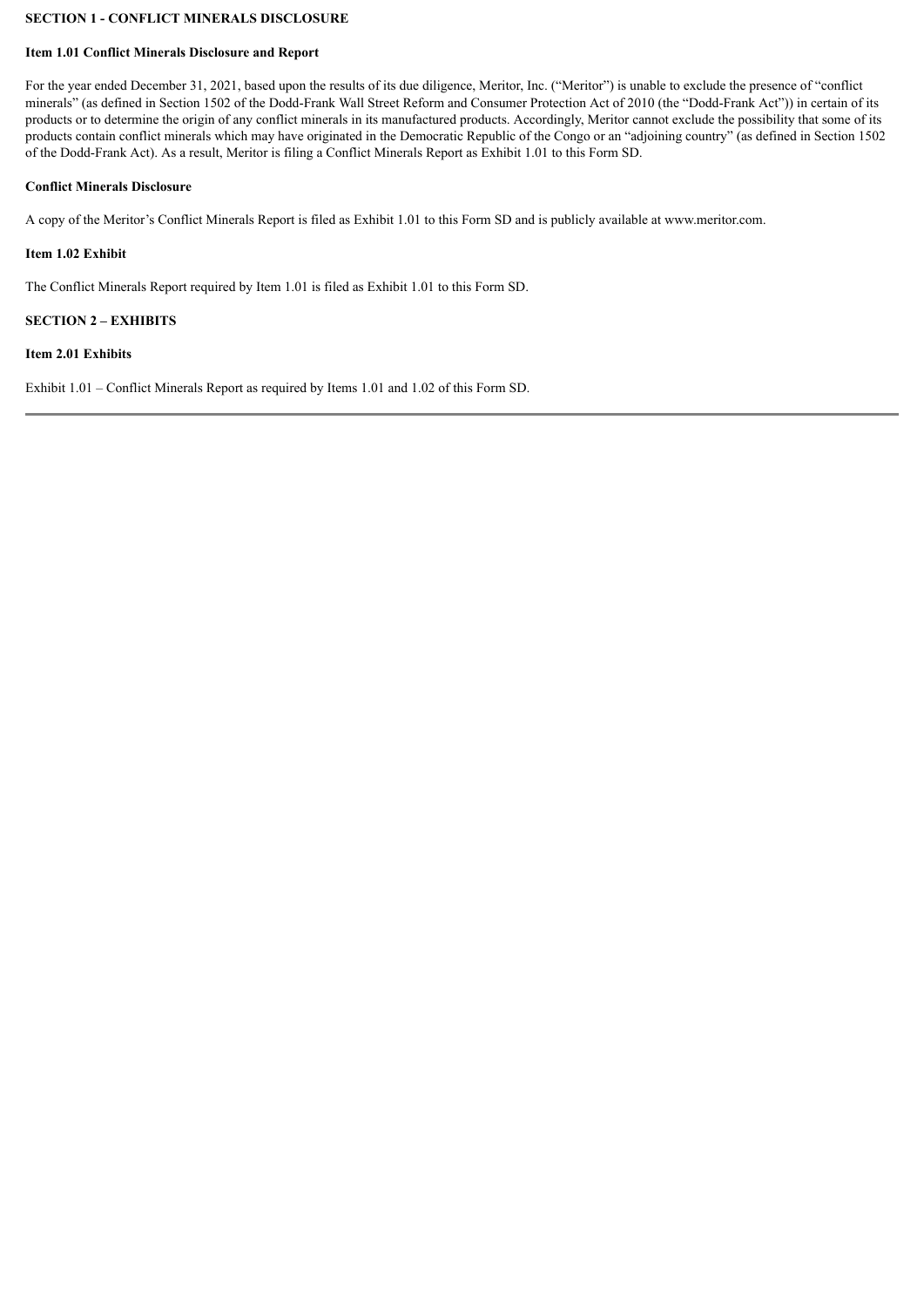## **SIGNATURES**

Pursuant to the requirements of the Securities Exchange Act of 1934, the registrant has duly caused this report to be signed on its behalf by the duly authorized undersigned.

**MERITOR, INC.** (Registrant)

By: /s/ Scott M. Confer May 27, 2022

Scott M. Confer (Date) (Date) Interim Chief Legal Officer and Corporate Secretary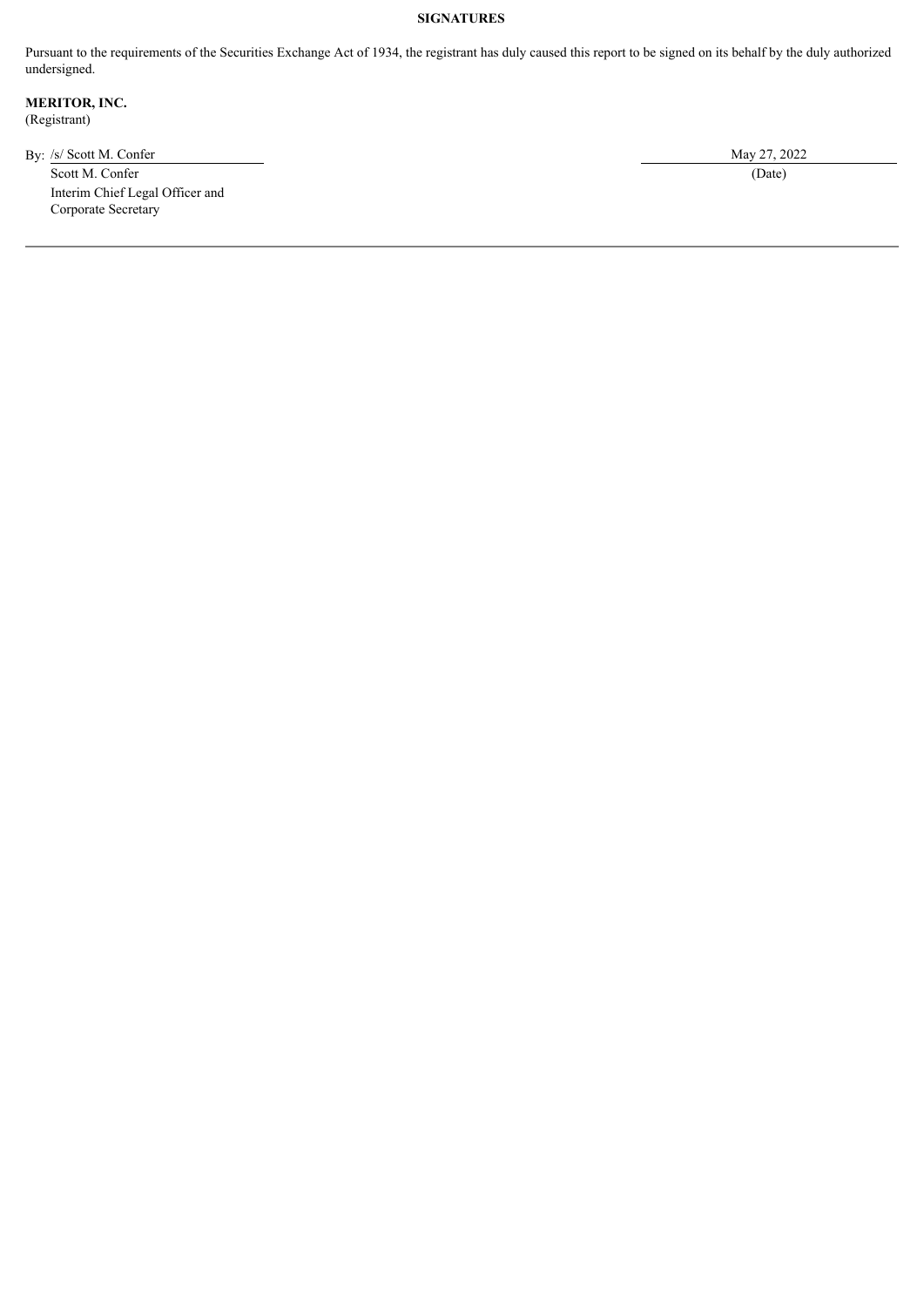## For The Year Ended December 31, 2021

This report, for the year ended December 31, 2021, is presented to comply with Rule 13p-1 under the Securities Exchange Act of 1934, as amended (the "Conflict Minerals Rule"). The Conflict Minerals Rule was adopted by the Securities and Exchange Commission ("SEC") to implement reporting and disclosure requirements related to conflict minerals as directed by the Dodd-Frank Wall Street Reform and Consumer Protection Act of 2010 ("Dodd-Frank Act"). The Conflict Minerals Rule imposes certain reporting obligations on SEC registrants whose manufactured products contain conflict minerals which are necessary to the functionality or production of their products. "Conflict Minerals" are defined as cassiterite, columbite-tantalite, gold, wolframite and their derivatives, which are limited to tin, tantalum, tungsten and gold ("3TG"). These requirements apply to registrants whatever the geographic origin of the Conflict Minerals and whether or not they fund armed conflict.

Each registrant must submit a Form SD which describes the reasonable country of origin inquiry completed by the registrant and, if the registrant is unable to establish that the Conflict Minerals originated from sources other than the Democratic Republic of the Congo or certain adjoining countries (the "Covered Countries") or from recycled or scrap sources or elects not to disclose the source of its Conflict Minerals, then the registrant must also submit a Conflict Minerals Report to the SEC that includes a description of its due diligence efforts on the Conflict Minerals source and chain of custody.

#### **1. Company Overview**

This report has been approved by the management of Meritor, Inc. (herein referred to as "Meritor", "we", "us" or "our"). The information includes the activities of all majority-owned subsidiaries and any less than majority-owned subsidiaries that are consolidated in Meritor's financial results. It does not include the activities of any entities that are not required to be consolidated in Meritor's financial results, except to the extent that those entities supply products to Meritor which may contain any of the Conflict Minerals.

Meritor is a premier global supplier of a broad range of integrated systems and components to original equipment manufacturers ("OEMs") and the aftermarket for the commercial vehicle, transportation and industrial sectors. Meritor serves commercial truck, trailer, off-highway, military, bus and coach and other industrial OEMs and certain aftermarkets. Our principal products are axles, undercarriages, drivelines, brakes and braking systems.

#### **Supply Chain**

Due to the complexity of our products and the number of direct suppliers supplying products to Meritor, we rely on our direct suppliers to provide information on the origin of the 3TG contained in the products they supply to us—including sources of 3TG that are supplied to them from their lower tier suppliers. Accordingly, in 2018, Meritor published a new version of our Supplier Quality System Requirements ("SQSR") manual which is incorporated by reference into our purchase orders and other agreements and which obligates our suppliers to exercise due diligence on the source and chain of custody of any Conflict Minerals incorporated in their products sold to Meritor and to report those findings to Meritor. To ensure that these findings are, in fact, reported to Meritor, we worked directly with a large group of selected suppliers, as described below.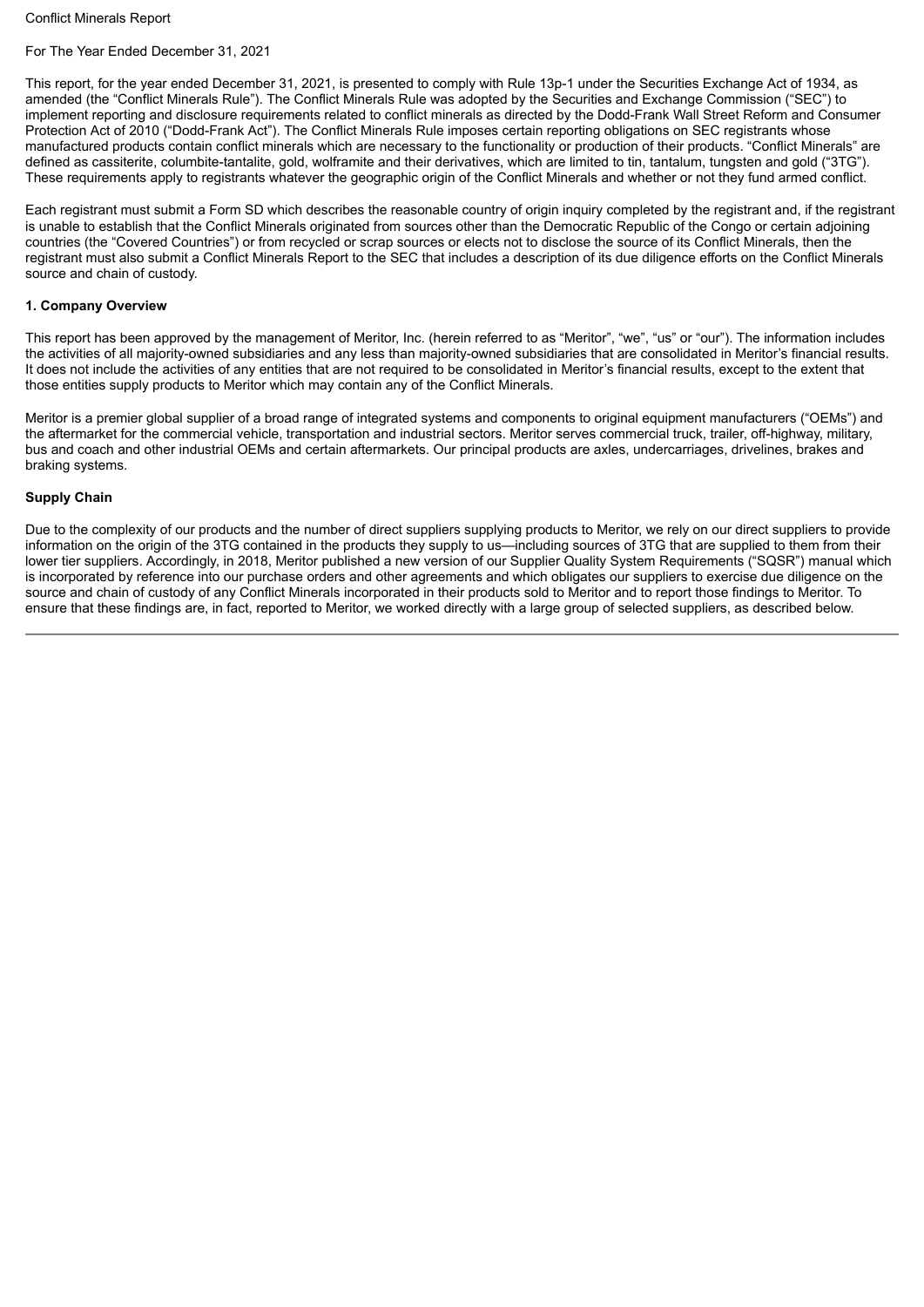The suppliers selected by Meritor for inquiry were those direct suppliers who supplied any production parts to Meritor in 2021, where the parts in question, by their nature, could potentially contain 3TG.

#### **Reasonable Country of Origin Inquiry**

Based upon the results of our due diligence, we are unable to rule out the presence of 3TG in certain of our products or to determine the origin of all 3TG which may be contained in our products. Accordingly, we cannot exclude the possibility that some of our products may contain 3TG which may have originated in one or more of the Covered Countries. For that reason, we are required, under the Conflict Minerals Rule, to submit a Conflict Minerals Report to the SEC as an exhibit to Form SD.

Because of our size, our global presence, the complexity of our products and the depth, breadth and constant changes within our supply base, it is difficult to identify those potential sources of 3TG upstream from our direct suppliers. Accordingly, we participate in an industry-wide initiative to determine those possible suppliers of 3TG as described in Section 2.2 below.

In accordance with the Organization for Economic Cooperation and Development ("OECD") Due Diligence Guidance for Responsible Supply Chains of Minerals from Conflict-Affected and High-Risk Areas ("OECD Guidance") and the Conflict Minerals Rule, this report is available on our website at http://meritor.com/policy/conflict-minerals-information.aspx.

#### **Conflict Minerals Policy**

Meritor is committed to working with our global supply chain to ensure compliance with the SEC's conflict minerals rules. Meritor intends to source responsibly in support of its intent not to manufacture products that contain Conflict Minerals that support armed conflict in any of the Covered Countries. To that end, we have established a conflict minerals compliance program that is designed to follow the framework established by the OECD. As part of that program, Meritor requires that relevant suppliers conduct conflict minerals due diligence and report their results to us.

To help ensure that we source responsibly, we have also adopted an internal Conflict Minerals Policy to guide the conduct of our employees.

In addition, Meritor has published a Conflict Minerals Statement on our website at http://meritor.com/policy/conflict-minerals-information.aspx.

#### **2. Due Diligence Process**

#### **2.1. Design of Due Diligence**

Our due diligence measures have been designed to conform, in all material respects, with the framework in the OECD Guidance and the related supplements for gold and for tin, tantalum and tungsten.

#### **2.2. Management Systems**

As described above, Meritor has adopted an internal Conflict Minerals Policy, for its employees, and a publicly available Conflict Minerals Statement which is posted at http://www.meritor.com.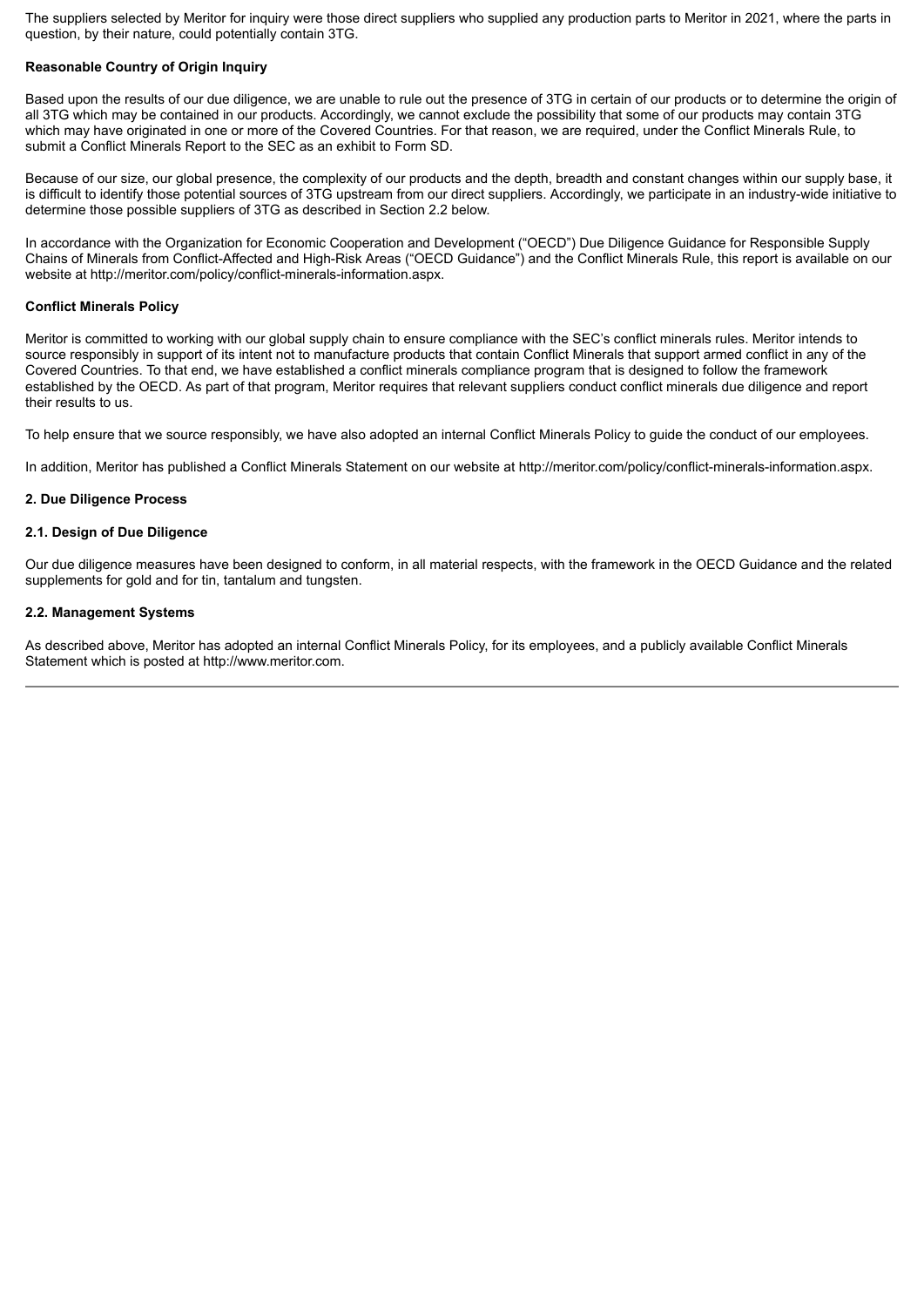#### **Internal Team**

Meritor has established a Conflict Minerals Team reporting to Meritor's VP of Procurement. The core team includes representatives from our procurement, sales and legal groups, with support, as needed, from our IS and engineering groups. Senior management is periodically briefed about the results of our due diligence efforts.

#### **Control Systems**

Because we do not have any direct relationships with 3TG smelters and refiners, we had engaged with other major manufacturers in the automotive industry and other sectors, in the Automotive Industry Action Group ("AIAG") Conflict Minerals Work Group.

In addition to adopting a Conflict Minerals Policy which outlines expected behaviors for all Meritor employees, our expectations for our suppliers are set forth in our SQSR manual.

#### **Supplier Engagement**

With respect to the OECD requirement to strengthen engagement with suppliers, we have contacted all relevant suppliers and asked them to complete, on the Assent Compliance Platform, a CMRT (described in Section 3 below) and have followed up with all suppliers who failed to respond or who have provided inadequate or questionable responses.

#### **Meritor Helpline Reporting**

Through our internal Conflict Minerals Policy and the Conflict Minerals Statement on our website, we have encouraged our employees and suppliers to contact the Meritor Helpline to report instances in which Meritor's products may contain Conflict Minerals from a Covered Country (other than from a scrap or recycled source) which have not already been discovered by, or reported to, Meritor or which Meritor may not have previously disclosed in its Form SD or its Conflict Minerals Report.

#### **Records Maintenance**

We intend to retain relevant documentation in accordance with Meritor's standard records retention policies.

#### **2.3. Identify and Assess Risk in the Supply Chain**

Because of our size, our global presence, the complexity of our products and the depth, breadth and constant changes within our supply base, it is difficult to identify those potential sources of 3TG upstream from our direct suppliers. Accordingly, we participate in an industry-wide initiative to determine those possible suppliers of 3TG as described in Section 2.2 above.

Through Meritor's internal systems and processes, we identified 1,343 direct suppliers whose products could potentially contain 3TG (down slightly from the prior year due to certain supply chain consolidations and better understanding of supply bases from prior acquisitions). We rely on those direct suppliers to provide us with information about the source of Conflict Minerals, if any, contained in the products they supply to us. In turn, those direct suppliers are similarly reliant upon information provided by their suppliers. Many of our largest direct suppliers are also SEC registrants and, therefore, are also subject to the Conflict Minerals Rule.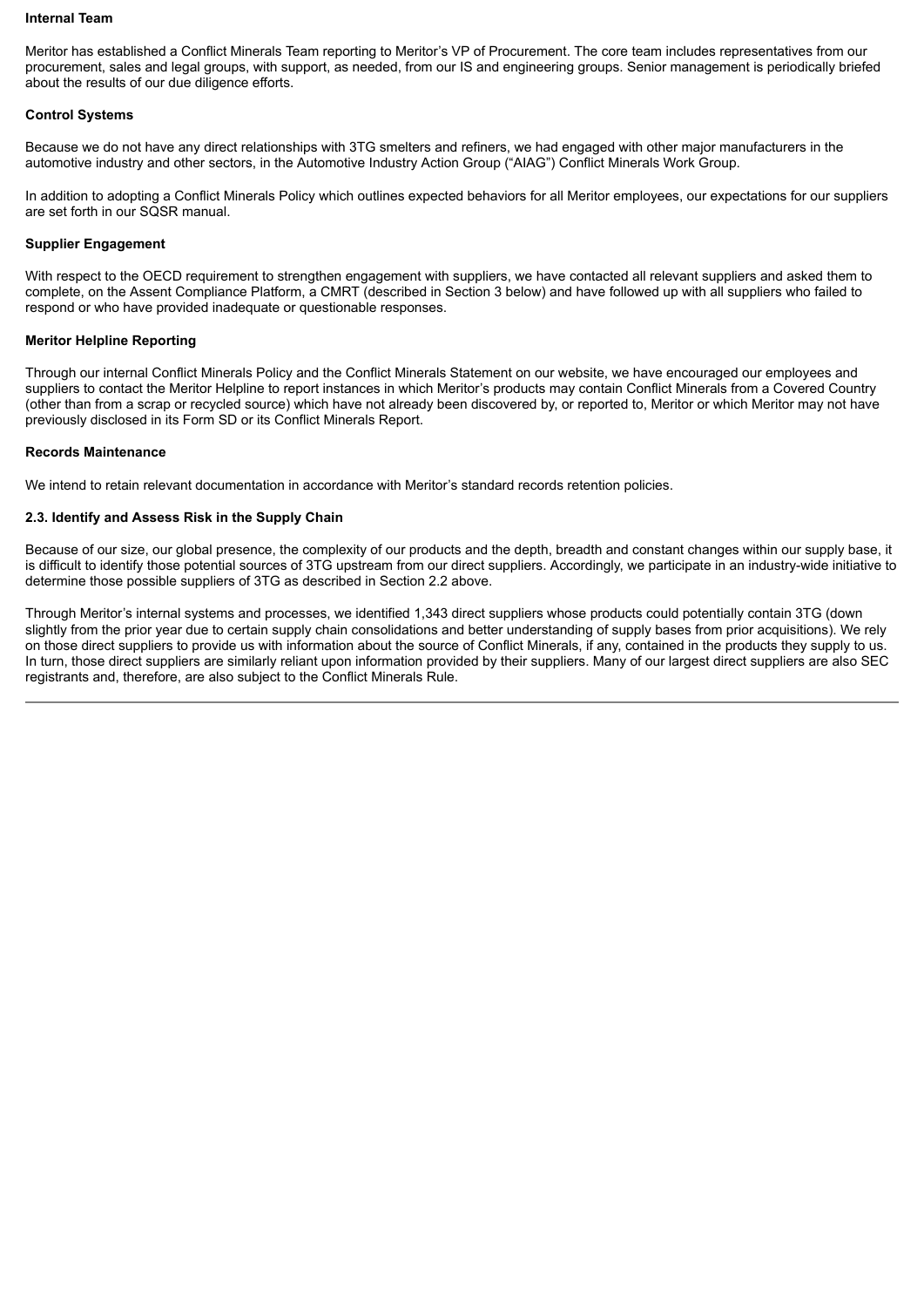#### **2.4. Design and Implement a Strategy to Identify and Respond to Risks**

Meritor has an approved risk management plan, through which our conflict minerals program is implemented, managed, and monitored.

As described above, we participated in the AIAG Conflict Minerals Work Group and their industry-wide initiatives to determine potential upstream suppliers of 3TG.

As part of our risk management plan, to ensure that our suppliers understand our expectations, we have described our intention to source responsibly in the Conflict Minerals Statement available on our website at http://meritor.com/policy/conflict-minerals-information.aspx, have referenced those expectations in our SQSR manual, have sent each of the suppliers whose products may contain 3TG information on the Conflict Mineral regulations, have encouraged our suppliers to join Assent Compliance and to participate in Assent's educational seminars, and have encouraged our suppliers to contact members of our Conflict Minerals Team to address any questions they may have.

As described in our Conflict Minerals Policy, Meritor intends to source responsibly in support of its intent not to manufacture products that contain Conflict Minerals that support armed conflict in any of the Covered Countries.

#### **2.5. Independent Third-Party Audit of Supply Chain Due Diligence at Identified Points in the Supply Chain**

We do not have a direct relationship with any 3TG smelters or refiners and do not perform or direct audits of these entities within our supply chain. We supported audits through our active participation in the AIAG Conflict Minerals Work Group.

#### **2.6. Report on Supply Chain Due Diligence**

In addition to this report, see our website at http://meritor.com/policy/conflict-minerals-information.aspx for further information about our supply chain due diligence.

#### **3. Due Diligence Results**

#### **Requests for Information**

We conducted a survey of those direct suppliers described above using the template known as the Conflict Mineral Reporting Template (the "CMRT"). The CMRT was developed to facilitate disclosure and communication of information regarding smelters that provide material to a company's supply chain. It includes questions regarding a company's conflict-free policy, its engagement with its direct suppliers, and a listing of the smelters used by the company and its suppliers. In addition, the template contains questions about the origin of conflict minerals used in the supplier's products, as well as the supplier's own due diligence efforts. Written instructions, recorded training illustrating the use of this tool and the latest version of it are available on the "Responsible Minerals Initiative" (RMI) website (formerly known as the Conflict-Free Sourcing Initiative or CFSI). The CMRT is widely used by many companies in their due diligence processes related to Conflict Minerals. To ensure that we have received reliable responses from our suppliers, we reviewed all of our supplier responses against criteria we developed to determine which responses merited further inquiry with our suppliers. These criteria call for follow-up of untimely or incomplete responses as well as those containing inconsistencies within the data reported in the CMRT. In addition, we applied a higher level of scrutiny to responses from direct suppliers who are foundries and those who supply electronic components to Meritor. Where necessary, we have worked directly with these suppliers in order to obtain acceptable revised responses.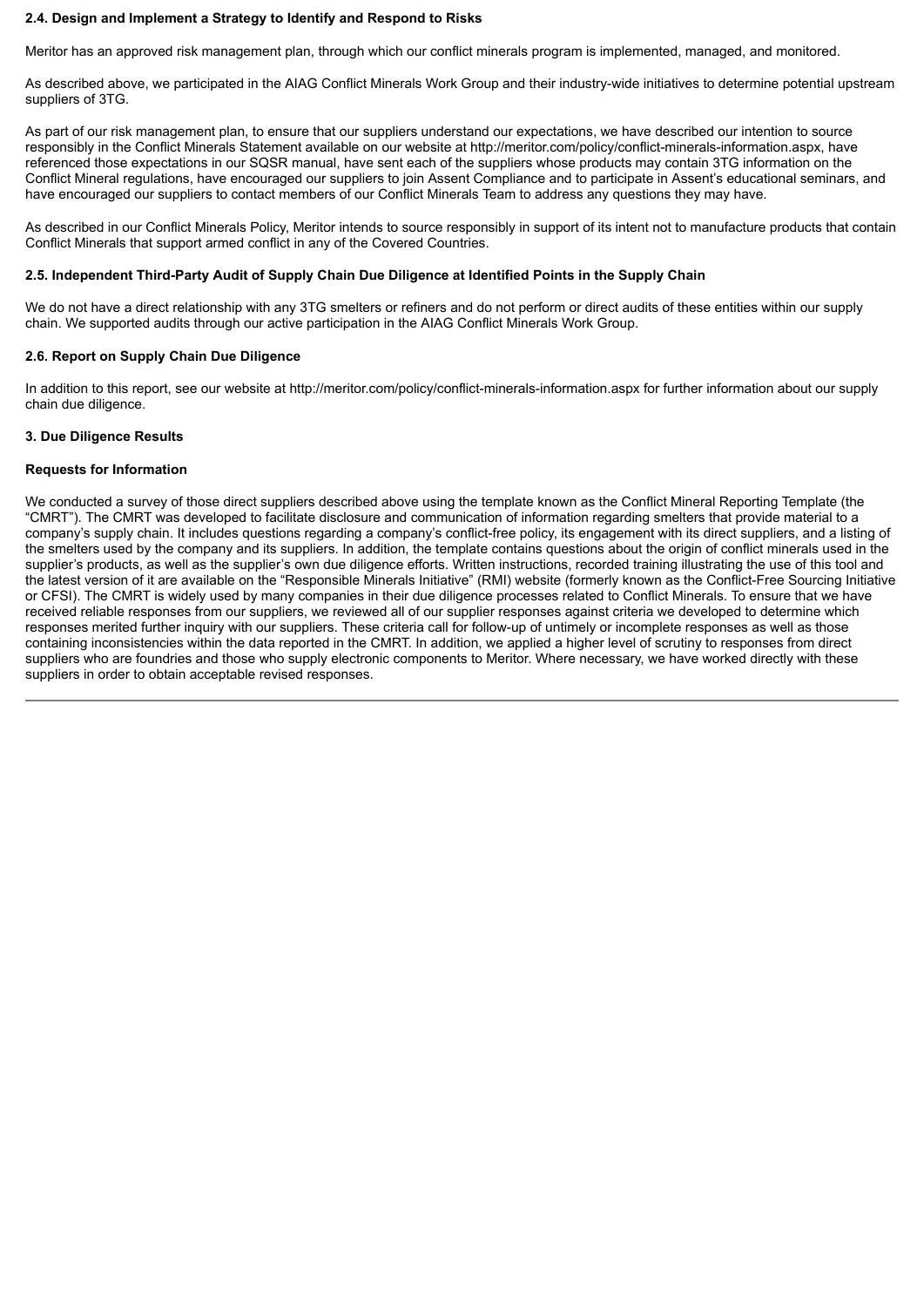#### **Survey Responses**

Using the information gathered from our direct suppliers over the past several years as well as our internal business systems which track production shipments, Meritor contacted all of its suppliers whose products could potentially contain 3TG, including those suppliers who in previous reporting years responded that they had no 3TG in their products. Meritor received acceptable responses from 855 out of the 1,343 suppliers surveyed. Meritor's spend with the 855 suppliers who did respond represented approximately 97% of Meritor's overall spend with all surveyed suppliers for the 2021 calendar year.

Since 2013, one of Meritor's stated Conflict Mineral goals has been to increase the percentage of "Product Level" declarations received from its suppliers who indicated the possible presence of 3TG in their products (a "Product Level" declaration being a response indicating whether the actual product supplied to Meritor by such supplier contained 3TG as opposed to a "Company Level" declaration meaning that the supplier sells products which contain 3TG, but cannot identify whether any 3TG is in the specific products sold to Meritor). Meritor assumed that, at a Product Level, fewer supplier responses would indicate the use of 3TG in the products being sold to Meritor and those responses would also show a smaller number of smelters as being involved in the production of those products. As in all previous reporting years, these assumptions were proven to have been correct.

In 2021, of the 1,343 suppliers surveyed, 160 (12%) reported some type of 3TG in their products. Of those 160 suppliers indicating the presence of 3TG, 23 of them provided a Product Level response, while the remaining 137 suppliers provided a Company Level response, meaning that 3TG may or may not actually be present in the components or materials that these suppliers provided to Meritor. In those 137 Company Level declarations, 57 (42%) reported that tin was the only 3TG present in their products, while the remaining 80 (58%) reported that other types of 3TG were present in the products they sell. By comparison, of the 23 Product Level supplier declarations, 19 (83%) reported tin as their only 3TG in the products they sell to Meritor.

Meritor's core team remains committed to increasing the percentage of Product Level declarations in its effort to more accurately identify the Meritor products which actually contain 3TG.

#### **4. Efforts to Determine Mine or Location of Origin**

Through our participation in the AIAG Conflict Minerals Work Group and by requesting that our suppliers complete the CMRT, we have determined that seeking information about 3TG smelters and refiners in our supply chain represents the most reasonable effort we can make to determine the mines or locations of origin of the 3TG, if any, in our supply chain.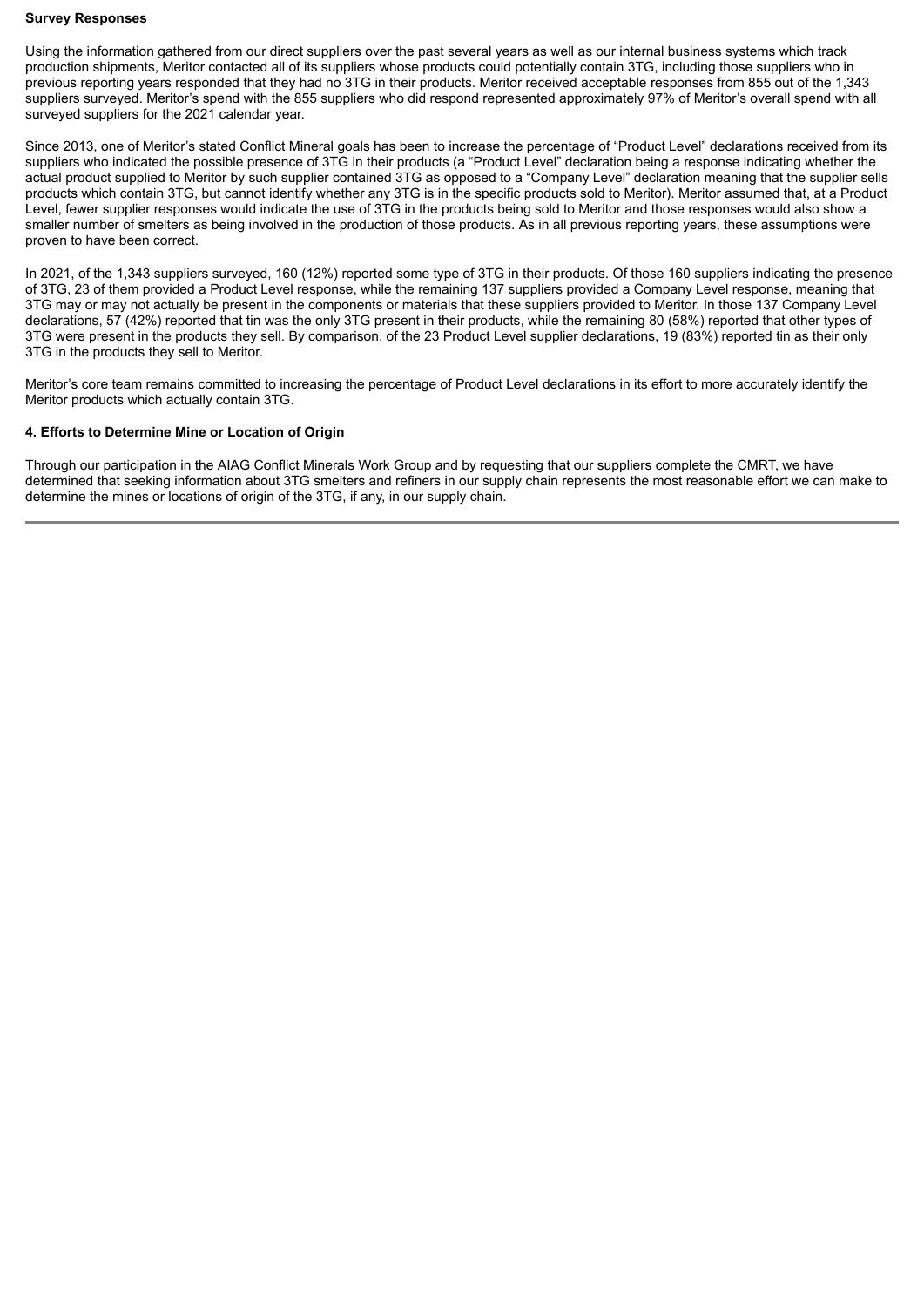#### **Smelters or Refiners**

For the 2021 reporting year, Meritor identified a total of 333 smelters whose names were provided on CMRT's furnished by its suppliers. Relevant information about all smelters disclosed in Meritor's supplier responses is set forth on Exhibit 1 to this Conflict Minerals Report. At the time of this report, 69% of the 333 smelters have been audited and are listed in the RMI's public records as "Conformant" and another 5% are listed as "Active", which means they have committed to the audit process and are at various stages of the audit cycle. 21% are listed with other classifications, which means they are recognized by the RMI as an active and legitimate smelter, but cannot be assigned a conformant or active status at this time. The remaining 5% of the named smelters were assigned with CID numbers by the RMI and are noted as "Smelters of Interest". The presence of a CID number indicates that the RMI is aware of the company being reported as a smelter/refiner and may be actively working to verify its status and potential compliance as a Conflict Free smelter. However, the exact status of most non "Conformant" or "Active" smelters remains unknown as it is not published in RMI's public information.

Meritor continues to monitor the RMI website for the status of those companies as part of its on-going due diligence and supports the further refinement and expansion of the list of conflict free smelters through our participation in the AIAG Conflict Mineral Work Group and our association with Assent Compliance.

While some of these smelters or refiners have been verified as being on the conflict free smelter list, other remaining mines or locations of origin of the 3TG in our products remain unknown. As to the companies responding "yes" to the presence of 3TG products in a Company Level declaration, Meritor is unable to determine whether any of the Conflict Minerals reported by these suppliers were in fact contained in products they supplied to Meritor and is therefore unable to validate that any of the smelters or refiners identified by those suppliers are actually in our supply chain. Meritor's experience indicates that many of those smelters identified in our suppliers' Company Level declarations may not be involved in the specific products supplied to Meritor. Meritor's conflict mineral team remains committed to increasing the percentage of Product Level declarations in its effort to more accurately identify which smelters are actually a part of Meritor's supply chain.

#### **5. Steps to be Taken to Mitigate Risks**

For 2022, we intend to take the following steps to improve the due diligence we conduct in order to identify and mitigate any risk that the Conflict Minerals in our products could benefit armed groups in the Covered Countries:

- a. Increase our emphasis on working with our suppliers who have indicated the presence of 3TG at a Company Level to obtain Product Level declarations in an effort to more accurately determine which of their products actually contain 3TG, thereby allowing Meritor to better identify the specific smelters within the Meritor supply chain.
- b. Work to improve the data integration of acquired companies to streamline our reporting process.
- c. Proactively monitor CMRT's upon arrival for any red-flagged smelter.
- d. Assist Meritor's Tier 1 suppliers to attain a higher response rate from their lower tier suppliers as a result of their supply chain due diligence.
- e. Continue to educate our suppliers on Meritor's higher expectations relating to Product Level responses and accurate smelter lists.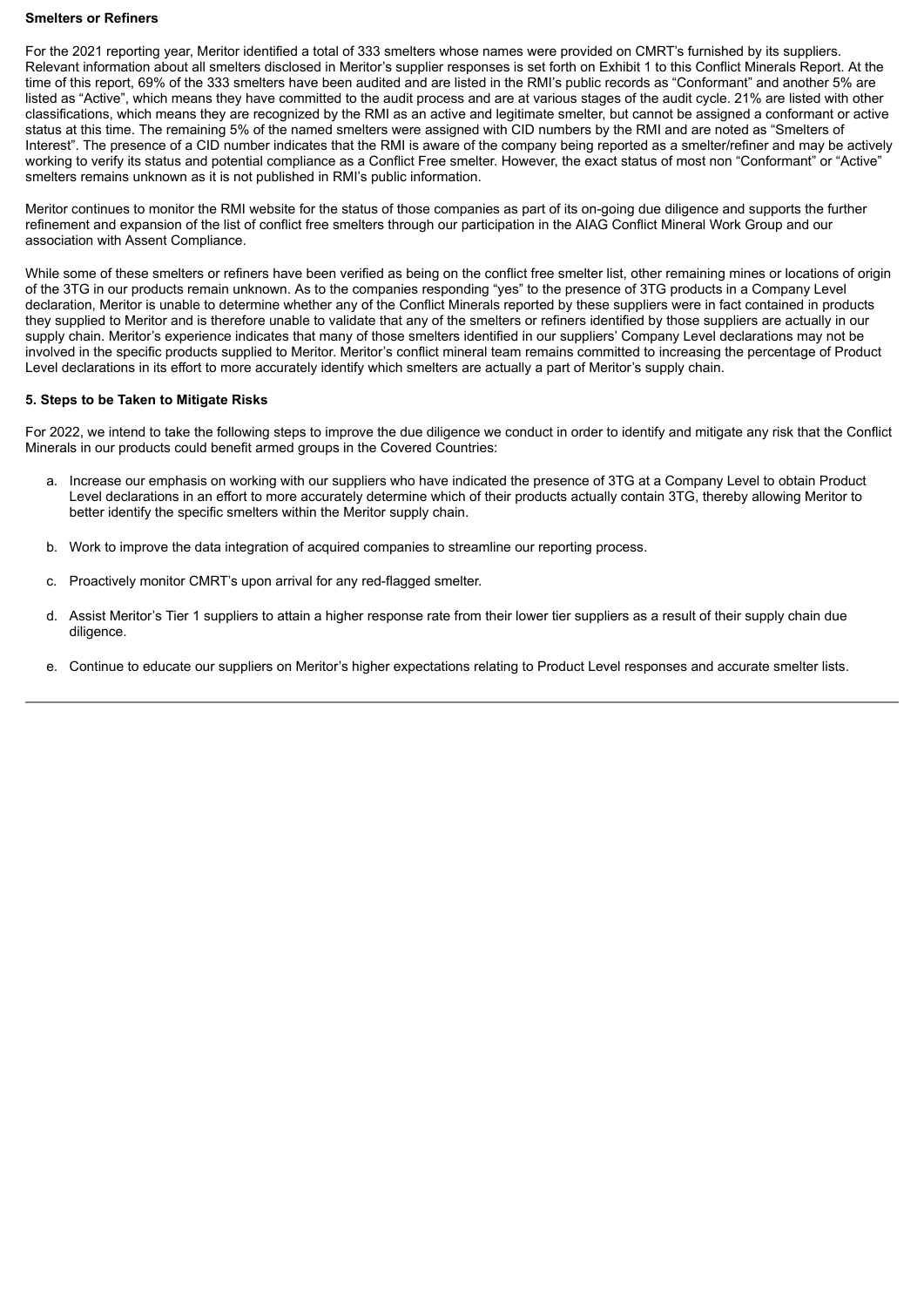- f. Work with any suppliers found to be supplying Meritor with 3TG from sources that support armed conflict in the Covered Countries to establish an alternative source of 3TG that does not support such conflict.
- g. Work with Assent Compliance to define and improve best practices in order to build leverage over the supply chain.
- h. Work with Assent Compliance to help expand the list of conflict free smelters and refiners.
- i. Monitor legislative changes to the Conflict Mineral rules to ensure compliance.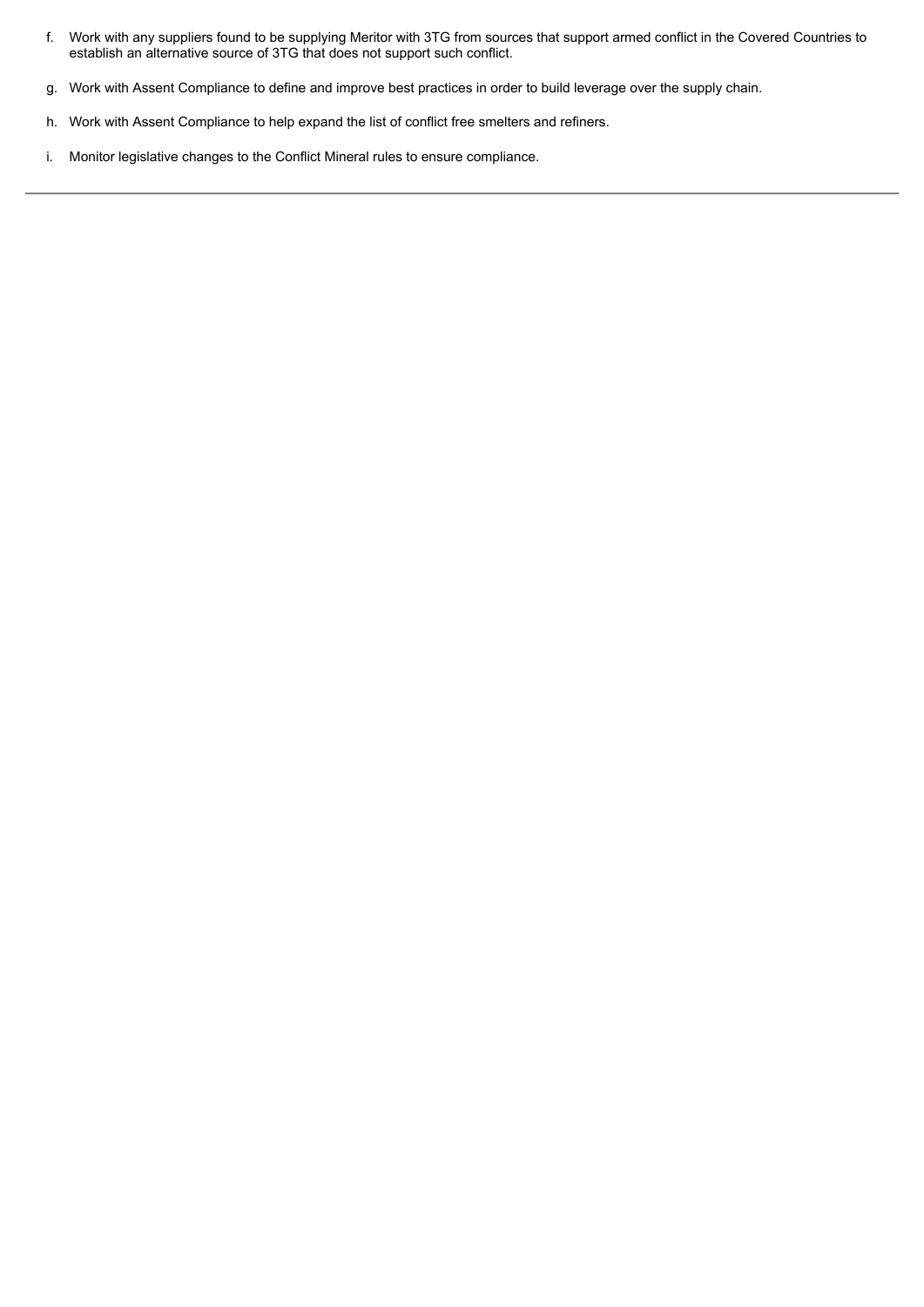| <b>Smelter Name</b>                                                                   | <b>Smelter Location</b>            | <b>Smelter Identification</b> |
|---------------------------------------------------------------------------------------|------------------------------------|-------------------------------|
| 8853 S.p.A.                                                                           | Italy                              | CID002763                     |
| A.L.M.T. Corp.                                                                        | Japan                              | CID000004                     |
| ABC Refinery Pty Ltd.                                                                 | Australia                          | CID002920                     |
| Abington Reldan Metals, LLC                                                           | United States Of America           | CID002708                     |
| <b>ACL Metais Eireli</b>                                                              | Brazil                             | CID002833                     |
| <b>Advanced Chemical Company</b><br>African Gold Refinery                             | United States Of America<br>Uganda | CID000015<br>CID003185        |
| Aida Chemical Industries Co., Ltd.                                                    | Japan                              | CID000019                     |
| Al Etihad Gold Refinery DMCC                                                          | <b>United Arab Emirates</b>        | CID002560                     |
| Albasteel Industria e Comercio de Ligas Para Fundicao Ltd.                            | <b>Brazil</b>                      | CID003427                     |
| <b>Alexy Metals</b>                                                                   | United States Of America           | CID003500                     |
| Allgemeine Gold-und Silberscheideanstalt A.G.                                         | Germany                            | CID000035                     |
| Almalyk Mining and Metallurgical Complex (AMMC)                                       | Uzbekistan                         | CID000041                     |
| Alpha                                                                                 | United States Of America           | CID000292                     |
| An Vinh Joint Stock Mineral Processing Company                                        | Viet Nam                           | CID002703                     |
| AngloGold Ashanti Corrego do Sitio Mineracao                                          | <b>Brazil</b>                      | CID000058                     |
| Argor-Heraeus S.A.                                                                    | Switzerland                        | CID000077                     |
| Artek LLC<br>Asahi Pretec Corp.                                                       | Russian Federation<br>Japan        | CID003553<br>CID000082        |
| Asahi Refining Canada Ltd.                                                            | Canada                             | CID000924                     |
| Asahi Refining USA Inc.                                                               | United States Of America           | CID000920                     |
| Asaka Riken Co., Ltd.                                                                 | Japan                              | CID000090                     |
| Asia Tungsten Products Vietnam Ltd.                                                   | Viet Nam                           | CID002502                     |
| Atasay Kuyumculuk Sanayi Ve Ticaret A.S.                                              | Turkey                             | CID000103                     |
| AU Traders and Refiners                                                               | South Africa                       | CID002850                     |
| <b>Augmont Enterprises Private Limited</b>                                            | India                              | CID003461                     |
| Aurubis AG                                                                            | Germany                            | CID000113                     |
| <b>Bangalore Refinery</b>                                                             | India                              | CID002863                     |
| Bangko Sentral ng Pilipinas (Central Bank of the Philippines)                         | Philippines                        | CID000128                     |
| <b>Boliden AB</b>                                                                     | Sweden                             | CID000157                     |
| C. Hafner GmbH + Co. KG                                                               | Germany                            | CID000176                     |
| C.I Metales Procesados Industriales SAS<br>Caridad                                    | Colombia                           | CID003421                     |
| CCR Refinery - Glencore Canada Corporation                                            | Mexico<br>Canada                   | CID000180<br>CID000185        |
| Cendres + Metaux S.A.                                                                 | Switzerland                        | CID000189                     |
| CGR Metalloys Pvt Ltd.                                                                | India                              | CID003382                     |
| Changsha South Tantalum Niobium Co., Ltd.                                             | China                              | CID000211                     |
| Chenzhou Diamond Tungsten Products Co., Ltd.                                          | China                              | CID002513                     |
| Chenzhou Yunxiang Mining and Metallurgy Co., Ltd.                                     | China                              | CID000228                     |
| Chifeng Dajingzi Tin Industry Co., Ltd.                                               | China                              | CID003190                     |
| Chimet S.p.A.                                                                         | Italy                              | CID000233                     |
| China Molybdenum Co., Ltd.                                                            | China                              | CID002641                     |
| China Tin Group Co., Ltd.                                                             | China                              | CID001070                     |
| Chongyi Zhangyuan Tungsten Co., Ltd.                                                  | China                              | CID000258                     |
| Chugai Mining<br>CNMC (Guangxi) PGMA Co., Ltd.                                        | Japan<br>China                     | CID000264<br>CID000281        |
| CRM Fundicao De Metais E Comercio De Equipamentos Eletronicos Do Brasil Ltda          | <b>Brazil</b>                      | CID003486                     |
| <b>CRM Synergies</b>                                                                  | Spain                              | CID003524                     |
| <b>Cronimet Brasil Ltda</b>                                                           | <b>Brazil</b>                      | CID003468                     |
| CV Venus Inti Perkasa                                                                 | Indonesia                          | CID002455                     |
| D Block Metals, LLC                                                                   | United States Of America           | CID002504                     |
| Daye Non-Ferrous Metals Mining Ltd.                                                   | China                              | CID000343                     |
| Degussa Sonne / Mond Goldhandel GmbH                                                  | Germany                            | CID002867                     |
| Dijllah Gold Refinery FZC                                                             | <b>United Arab Emirates</b>        | CID003348                     |
| Dongguan CiEXPO Environmental Engineering Co., Ltd.                                   | China                              | CID003356                     |
| Dowa                                                                                  | Japan                              | CID000401                     |
| Dowa                                                                                  | Japan                              | CID000402                     |
| DSC (Do Sung Corporation)<br>Eco-System Recycling Co., Ltd. East Plant                | Korea, Republic Of                 | CID000359<br>CID000425        |
| Eco-System Recycling Co., Ltd. North Plant                                            | Japan<br>Japan                     | CID003424                     |
| Eco-System Recycling Co., Ltd. West Plant                                             | Japan                              | CID003425                     |
| Electro-Mechanical Facility of the Cao Bang Minerals & Metallurgy Joint Stock Company | Viet Nam                           | CID002572                     |
| <b>EM Vinto</b>                                                                       | Bolivia (Plurinational State Of)   | CID000438                     |
| Emerald Jewel Industry India Limited (Unit 1)                                         | India                              | CID003487                     |
| Emerald Jewel Industry India Limited (Unit 2)                                         | India                              | CID003488                     |
| Emerald Jewel Industry India Limited (Unit 3)                                         | India                              | CID003489                     |
| Emerald Jewel Industry India Limited (Unit 4)                                         | India                              | CID003490                     |
| <b>Emirates Gold DMCC</b>                                                             | <b>United Arab Emirates</b>        | CID002561                     |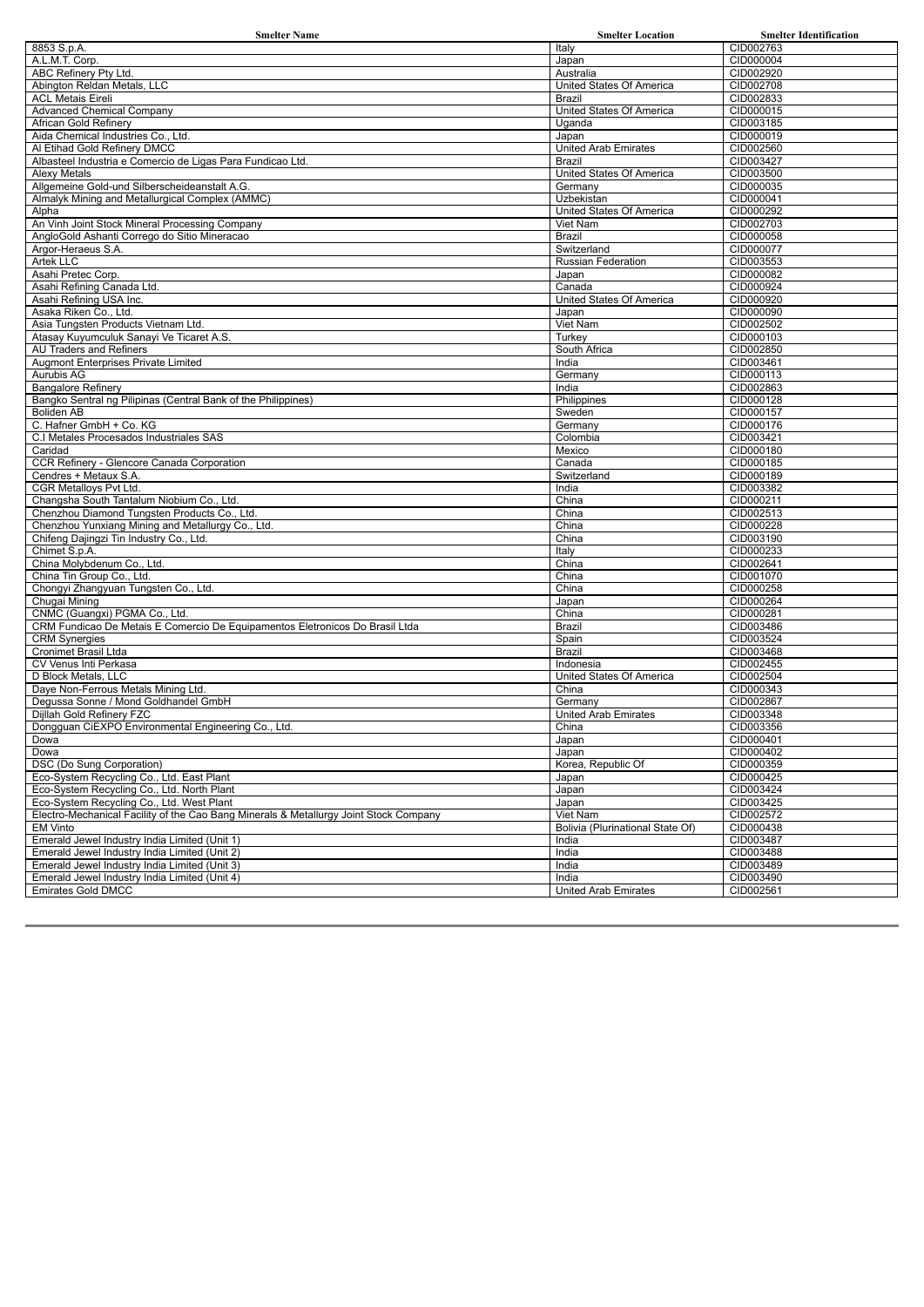| Estanho de Rondonia S.A.                                                                           | Brazil                            | CID000448              |
|----------------------------------------------------------------------------------------------------|-----------------------------------|------------------------|
| F&X Electro-Materials Ltd.                                                                         | China                             | CID000460              |
| Fabrica Auricchio Industria e Comercio Ltda.                                                       | Brazil                            | CID003582              |
| <b>Fenix Metals</b>                                                                                | Poland                            | CID000468              |
| Fidelity Printers and Refiners Ltd.                                                                | Zimbabwe                          | CID002515              |
| FIR Metals & Resource Ltd.                                                                         | China                             | CID002505              |
| Fujairah Gold FZC                                                                                  | <b>United Arab Emirates</b>       | CID002584              |
| Fujian Ganmin RareMetal Co., Ltd.                                                                  | China                             | CID003401              |
| Fujian Xinlu Tungsten                                                                              | China                             | CID003609              |
| Ganzhou Haichuang Tungsten Co., Ltd.                                                               | China                             | CID002645              |
| Ganzhou Huaxing Tungsten Products Co., Ltd.                                                        | China                             | CID000875              |
| Ganzhou Jiangwu Ferrotungsten Co., Ltd.                                                            | China                             | CID002315              |
| Ganzhou Seadragon W & Mo Co., Ltd.                                                                 | China                             | CID002494              |
| GCC Gujrat Gold Centre Pvt. Ltd.                                                                   | India                             | CID002852<br>CID002459 |
| <b>Geib Refining Corporation</b><br>Gejiu City Fuxiang Industry and Trade Co., Ltd.                | United States Of America<br>China | CID003410              |
| Gejiu Kai Meng Industry and Trade LLC                                                              | China                             | CID000942              |
| Gejiu Non-Ferrous Metal Processing Co., Ltd.                                                       | China                             | CID000538              |
| Gejiu Yunxin Nonferrous Electrolysis Co., Ltd.                                                     | China                             | CID001908              |
| Gejiu Zili Mining And Metallurgy Co., Ltd.                                                         | China                             | CID000555              |
| GEM Co., Ltd.                                                                                      | China                             | CID003417              |
| Global Advanced Metals Aizu                                                                        | Japan                             | CID002558              |
| Global Advanced Metals Boyertown                                                                   | United States Of America          | CID002557              |
| Global Tungsten & Powders Corp.                                                                    | United States Of America          | CID000568              |
| <b>Gold Coast Refinery</b>                                                                         | Ghana                             | CID003186              |
| Gold Refinery of Zijin Mining Group Co., Ltd.                                                      | China                             | CID002243              |
| Great Wall Precious Metals Co., Ltd. of CBPM                                                       | China                             | CID001909              |
| Guangdong Hanhe Non-Ferrous Metal Co., Ltd.                                                        | China                             | CID003116              |
| Guangdong Jinding Gold Limited                                                                     | China                             | CID002312              |
| Guangdong Xianglu Tungsten Co., Ltd.                                                               | China                             | CID000218              |
| Guangdong Zhiyuan New Material Co., Ltd.                                                           | China                             | CID000616              |
| Guoda Safina High-Tech Environmental Refinery Co., Ltd.                                            | China                             | CID000651              |
| H.C. Starck Co., Ltd.                                                                              | Thailand                          | CID002544              |
| H.C. Starck Hermsdorf GmbH                                                                         | Germany                           | CID002547              |
| H.C. Starck Inc.                                                                                   | United States Of America          | CID002548              |
| H.C. Starck Ltd.                                                                                   | Japan                             | CID002549              |
| H.C. Starck Smelting GmbH & Co. KG                                                                 | Germany                           | CID002542              |
| H.C. Starck Smelting GmbH & Co. KG                                                                 | Germany                           | CID002550              |
| H.C. Starck Tantalum and Niobium GmbH                                                              | Germany                           | CID002545              |
| H.C. Starck Tungsten GmbH                                                                          | Germany                           | CID002541              |
| Hangzhou Fuchunjiang Smelting Co., Ltd.                                                            | China                             | CID000671              |
| Heimerle + Meule GmbH                                                                              | Germany                           | CID000694              |
| Hengyang King Xing Lifeng New Materials Co., Ltd.                                                  | China                             | CID002492              |
| Heraeus Metals Hong Kong Ltd.                                                                      | China                             | CID000707              |
| Heraeus Precious Metals GmbH & Co. KG                                                              | Germany                           | CID000711              |
| Hunan Chenzhou Mining Co., Ltd.                                                                    | China                             | CID000766              |
| Hunan Chenzhou Mining Co., Ltd.                                                                    | China                             | CID000767<br>CID000769 |
| Hunan Chunchang Nonferrous Metals Co., Ltd.<br>Hunan Guiyang yinxing Nonferrous Smelting Co., Ltd. | China<br>China                    | CID000773              |
| HwaSeong CJ CO., LTD.                                                                              | Korea, Republic Of                | CID000778              |
| Hydrometallurg, JSC                                                                                | Russian Federation                | CID002649              |
| Industrial Refining Company                                                                        | Belgium                           | CID002587              |
| Inner Mongolia Qiankun Gold and Silver Refinery Share Co., Ltd.                                    | China                             | CID000801              |
| International Precious Metal Refiners                                                              | <b>United Arab Emirates</b>       | CID002562              |
| Ishifuku Metal Industry Co., Ltd.                                                                  | Japan                             | CID000807              |
| <b>Istanbul Gold Refinery</b>                                                                      | Turkey                            | CID000814              |
| Italpreziosi                                                                                       | Italy                             | CID002765              |
| JALAN & Company                                                                                    | India                             | CID002893              |
| Japan Mint                                                                                         | Japan                             | CID000823              |
| Japan New Metals Co., Ltd.                                                                         | Japan                             | CID000825              |
| Jiangwu H.C. Starck Tungsten Products Co., Ltd.                                                    | China                             | CID002551              |
| Jiangxi Copper Co., Ltd.                                                                           | China                             | CID000855              |
| Jiangxi Dinghai Tantalum & Niobium Co., Ltd.                                                       | China                             | CID002512              |
| Jiangxi Gan Bei Tungsten Co., Ltd.                                                                 | China                             | CID002321              |
| Jiangxi Minmetals Gao'an Non-ferrous Metals Co., Ltd.                                              | China                             | CID002313              |
| Jiangxi New Nanshan Technology Ltd.                                                                | China                             | CID001231              |
| Jiangxi Tonggu Non-ferrous Metallurgical & Chemical Co., Ltd.                                      | China                             | CID002318              |
|                                                                                                    |                                   |                        |
| Jiangxi Tuohong New Raw Material<br>Jiangxi Xinsheng Tungsten Industry Co., Ltd.                   | China<br>China                    | CID002842<br>CID002317 |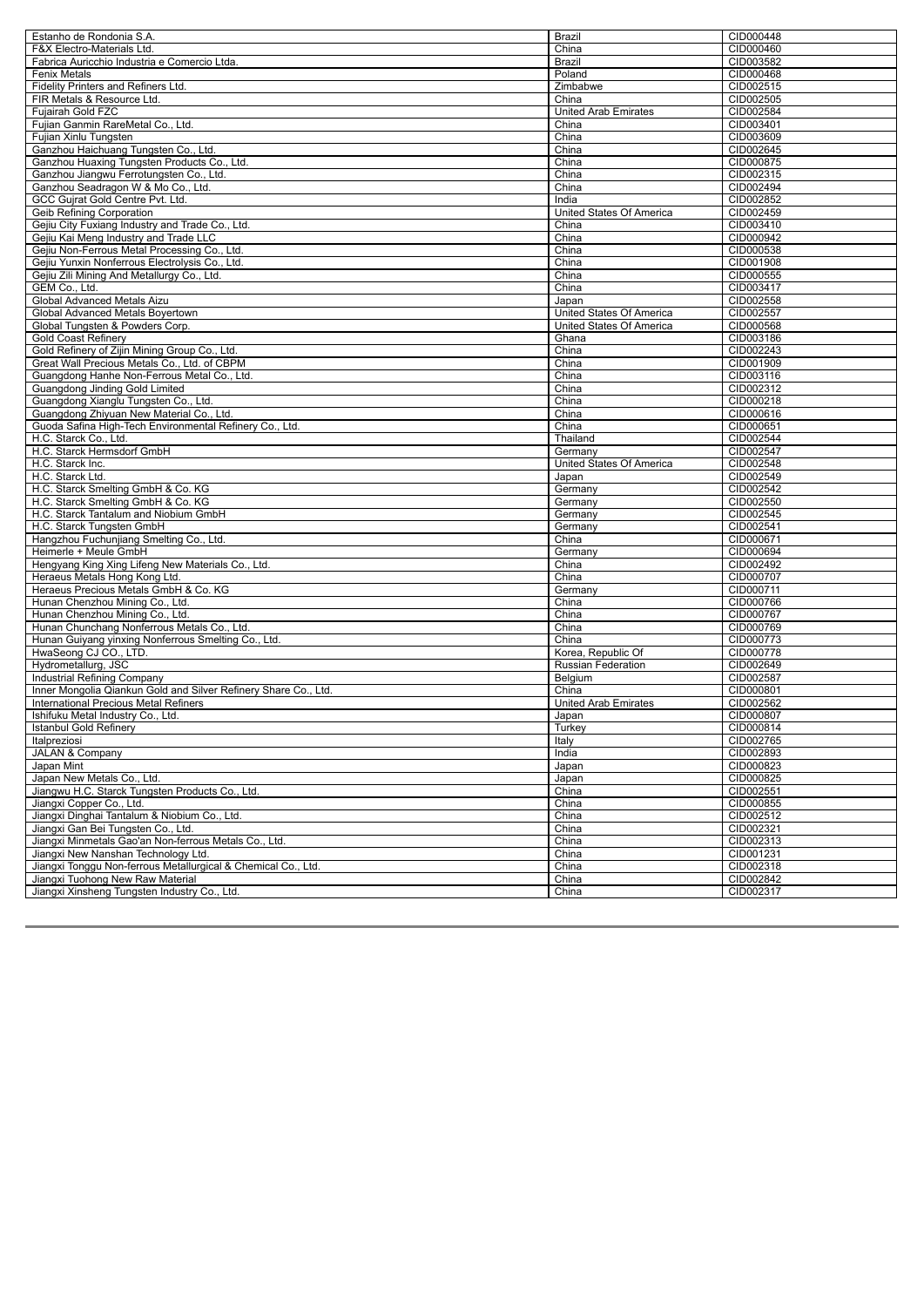| Jiangxi Yaosheng Tungsten Co., Ltd.                                               | China                              | CID002316              |
|-----------------------------------------------------------------------------------|------------------------------------|------------------------|
| JiuJiang JinXin Nonferrous Metals Co., Ltd.                                       | China                              | CID000914              |
| Jiujiang Tanbre Co., Ltd.                                                         | China                              | CID000917              |
| Jiujiang Zhongao Tantalum & Niobium Co., Ltd.                                     | China                              | CID002506              |
| JSC "Kirovgrad Hard Alloys Plant"                                                 | <b>Russian Federation</b>          | CID003408              |
| JSC Ekaterinburg Non-Ferrous Metal Processing Plant                               | Russian Federation                 | CID000927              |
| <b>JSC Uralelectromed</b>                                                         | Russian Federation                 | CID000929              |
| JX Nippon Mining & Metals Co., Ltd.                                               | Japan                              | CID000937              |
| K.A. Rasmussen                                                                    | Norway                             | CID003497              |
| Kaloti Precious Metals                                                            | <b>United Arab Emirates</b>        | CID002563              |
| Kazakhmys Smelting LLC                                                            | Kazakhstan                         | CID000956              |
| Kazzinc                                                                           | Kazakhstan                         | CID000957              |
| <b>KEMET Blue Metals</b>                                                          | Mexico                             | CID002539              |
| <b>Kennametal Fallon</b>                                                          | United States Of America           | CID000966              |
| Kennametal Huntsville                                                             | United States Of America           | CID000105              |
| Kennecott Utah Copper LLC                                                         | United States Of America<br>Poland | CID000969<br>CID002511 |
| KGHM Polska Miedz Spolka Akcyjna<br>Kojima Chemicals Co., Ltd.                    | Japan                              | CID000981              |
| Korea Zinc Co., Ltd.                                                              | Korea, Republic Of                 | CID002605              |
| Kundan Care Products Ltd.                                                         | India                              | CID003463              |
| Kyrgyzaltyn JSC                                                                   | Kyrgyzstan                         | CID001029              |
| Kyshtym Copper-Electrolytic Plant ZAO                                             | Russian Federation                 | CID002865              |
| L'azurde Company For Jewelry                                                      | Saudi Arabia                       | CID001032              |
| Lianyou Metals Co., Ltd.                                                          | Taiwan, Province Of China          | CID003407              |
| Lingbao Gold Co., Ltd.                                                            | China                              | CID001056              |
| Lingbao Jinyuan Tonghui Refinery Co., Ltd.                                        | $\overline{\text{China}}$          | CID001058              |
| L'Orfebre S.A.                                                                    | Andorra                            | CID002762              |
| LSM Brasil S.A.                                                                   | Brazil                             | CID001076              |
| LS-NIKKO Copper Inc.                                                              | Korea, Republic Of                 | CID001078              |
| LT Metal Ltd.                                                                     | Korea, Republic Of                 | CID000689              |
| Luna Smelter, Ltd.                                                                | Rwanda                             | CID003387              |
| Luoyang Zijin Yinhui Gold Refinery Co., Ltd.                                      | China                              | CID001093              |
| Ma'anshan Weitai Tin Co., Ltd.                                                    | China                              | CID003379              |
| Magnu's Minerais Metais e Ligas Ltda.                                             | Brazil                             | CID002468              |
| Malaysia Smelting Corporation (MSC)                                               | Malaysia                           | CID001105              |
| Malipo Haiyu Tungsten Co., Ltd.                                                   | China                              | CID002319              |
| Marsam Metals                                                                     | Brazil                             | CID002606              |
| Masan Tungsten Chemical LLC (MTC)                                                 | Viet Nam                           | CID002543              |
| Materion                                                                          | United States Of America           | CID001113              |
| Matsuda Sangyo Co., Ltd.                                                          | Japan                              | CID001119              |
| MD Overseas                                                                       | India                              | CID003548              |
| Melt Metais e Ligas S.A.                                                          | Brazil                             | CID002500              |
| Metal Concentrators SA (Pty) Ltd.                                                 | South Africa                       | CID003575              |
| Metallic Resources, Inc.                                                          | United States Of America           | CID001142              |
| Metallix Refining Inc.                                                            | United States Of America           | CID003557              |
| Metallo Belgium N.V.                                                              | Belgium                            | CID002773              |
| Metallo Spain S.L.U.                                                              | Spain                              | CID002774              |
| Metallurgical Products India Pvt., Ltd.                                           | India                              | CID001163              |
| Metalor Technologies (Hong Kong) Ltd.                                             | China                              | CID001149              |
| Metalor Technologies (Singapore) Pte., Ltd.<br>Metalor Technologies (Suzhou) Ltd. | Singapore                          | CID001152<br>CID001147 |
| Metalor Technologies S.A.                                                         | China<br>Switzerland               | CID001153              |
| Metalor USA Refining Corporation                                                  | United States Of America           | CID001157              |
| Metalurgica Met-Mex Penoles S.A. De C.V.                                          | Mexico                             | CID001161              |
| Mineracao Taboca S.A.                                                             | Brazil                             | CID001173              |
| Mineracao Taboca S.A.                                                             | Brazil                             | CID001175              |
| Minsur                                                                            | Peru                               | CID001182              |
| Mitsubishi Materials Corporation                                                  | Japan                              | CID001188              |
| Mitsubishi Materials Corporation                                                  | Japan                              | CID001191              |
| Mitsui Mining and Smelting Co., Ltd.                                              | Japan                              | CID001192              |
| Mitsui Mining and Smelting Co., Ltd.                                              | Japan                              | CID001193              |
| MMTC-PAMP India Pvt., Ltd.                                                        | India                              | CID002509              |
| Modeltech Sdn Bhd                                                                 | Malaysia                           | CID002857              |
| Modeltech Sdn Bhd                                                                 | Malaysia                           | CID002858              |
| Moliren Ltd.                                                                      | Russian Federation                 | CID002845              |
| Morris and Watson                                                                 | New Zealand                        | CID002282              |
| Moscow Special Alloys Processing Plant                                            | Russian Federation                 | CID001204              |
| Nadir Metal Rafineri San. Ve Tic. A.S.                                            | Turkey                             | CID001220              |
| Navoi Mining and Metallurgical Combinat                                           | Uzbekistan                         | CID001236              |
|                                                                                   |                                    |                        |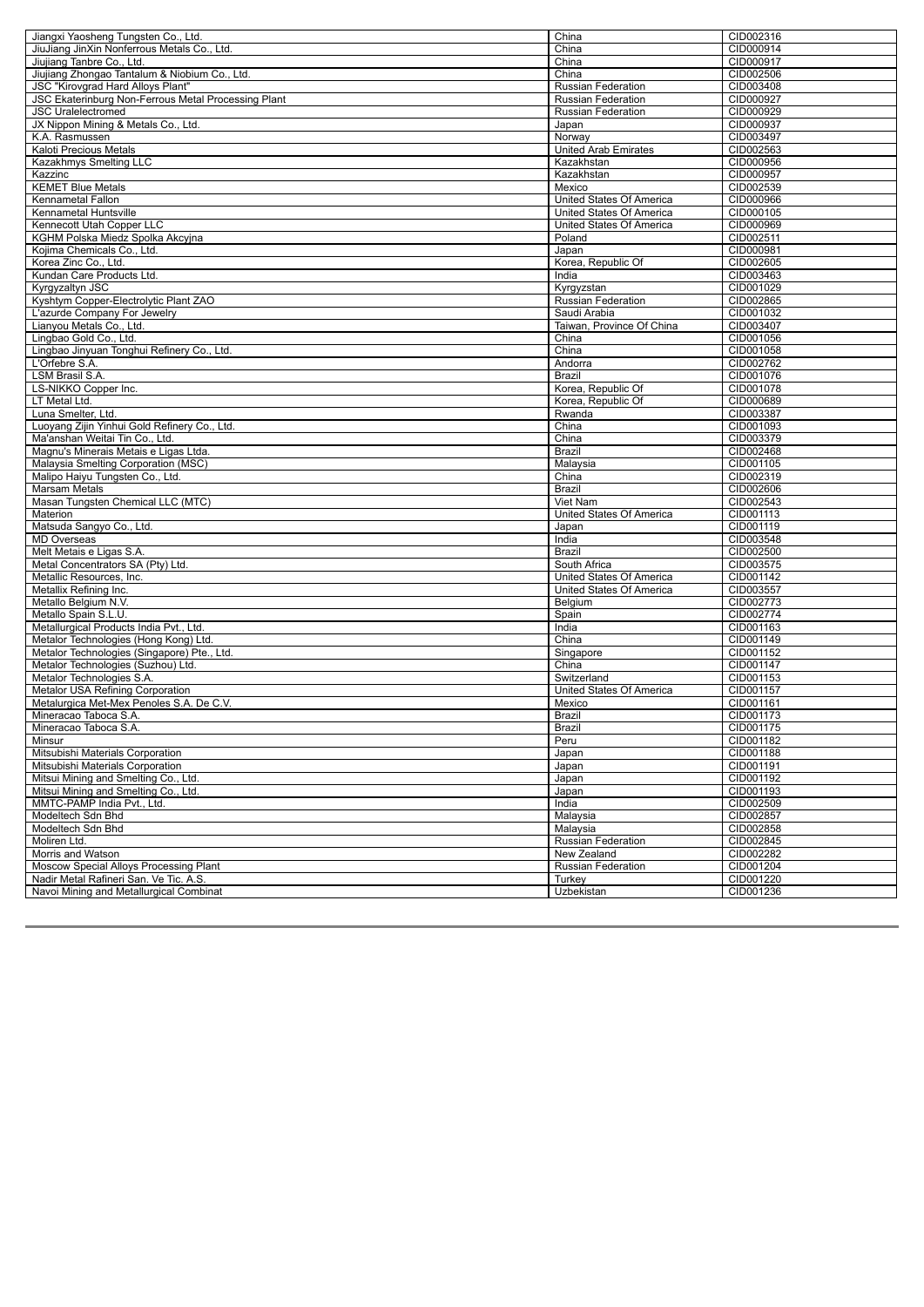| Nghe Tinh Non-Ferrous Metals Joint Stock Company                                | Viet Nam                         | CID002573 |
|---------------------------------------------------------------------------------|----------------------------------|-----------|
| <b>NH Recytech Company</b>                                                      | Korea, Republic Of               | CID003189 |
| Niagara Refining LLC                                                            | United States Of America         | CID002589 |
| Nihon Material Co., Ltd.                                                        | Japan                            | CID001259 |
| Ningxia Orient Tantalum Industry Co., Ltd.                                      | China                            | CID001277 |
| Novosibirsk Processing Plant Ltd.                                               | Russian Federation               | CID001305 |
| <b>NPM Silmet AS</b>                                                            | Estonia                          | CID001200 |
| NPP Tyazhmetprom LLC                                                            | <b>Russian Federation</b>        | CID003416 |
| O.M. Manufacturing (Thailand) Co., Ltd.                                         | Thailand                         | CID001314 |
| O.M. Manufacturing Philippines, Inc.                                            | Philippines                      | CID002517 |
| Ogussa Osterreichische Gold- und Silber-Scheideanstalt GmbH                     | Austria                          | CID002779 |
| Ohura Precious Metal Industry Co., Ltd.                                         | Japan                            | CID001325 |
| OJSC "The Gulidov Krasnoyarsk Non-Ferrous Metals Plant" (OJSC Krastsvetmet)     | Russian Federation               | CID001326 |
| <b>OJSC Novosibirsk Refinery</b>                                                | <b>Russian Federation</b>        | CID000493 |
| OOO "Technolom" 1                                                               | <b>Russian Federation</b>        | CID003614 |
| OOO "Technolom" 2                                                               | Russian Federation               | CID003612 |
| Operaciones Metalurgicas S.A.                                                   | Bolivia (Plurinational State Of) | CID001337 |
| PAMP S.A.                                                                       | Switzerland                      | CID001352 |
| Pease & Curren                                                                  | United States Of America         | CID002872 |
| Penglai Penggang Gold Industry Co., Ltd.                                        | China                            | CID001362 |
|                                                                                 | Philippines                      | CID002827 |
| Philippine Chuangxin Industrial Co., Inc.<br>Planta Recuperadora de Metales SpA | Chile                            | CID002919 |
|                                                                                 |                                  | CID003208 |
| Pongpipat Company Limited                                                       | Myanmar                          |           |
| Precious Minerals and Smelting Limited                                          | India                            | CID003409 |
| Prioksky Plant of Non-Ferrous Metals                                            | Russian Federation               | CID001386 |
| PT Aneka Tambang (Persero) Tbk                                                  | Indonesia                        | CID001397 |
| PT Aries Kencana Sejahtera                                                      | Indonesia                        | CID000309 |
| PT Artha Cipta Langgeng                                                         | Indonesia                        | CID001399 |
| PT ATD Makmur Mandiri Jaya                                                      | Indonesia                        | CID002503 |
| PT Babel Inti Perkasa                                                           | Indonesia                        | CID001402 |
| PT Babel Surya Alam Lestari                                                     | China                            | CID001406 |
| PT Bangka Serumpun                                                              | Indonesia                        | CID003205 |
| PT Belitung Industri Sejahtera                                                  | Indonesia                        | CID001421 |
| PT Bukit Timah                                                                  | Indonesia                        | CID001428 |
| PT Cipta Persada Mulia                                                          | Indonesia                        | CID002696 |
| PT Menara Cipta Mulia                                                           | Indonesia                        | CID002835 |
| PT Mitra Stania Prima                                                           | Indonesia                        | CID001453 |
| PT Mitra Sukses Globalindo                                                      | Indonesia                        | CID003449 |
| PT Panca Mega Persada                                                           | Indonesia                        | CID001457 |
| PT Prima Timah Utama                                                            | Indonesia                        | CID001458 |
| PT Rajawali Rimba Perkasa                                                       | Indonesia                        | CID003381 |
| PT Refined Bangka Tin                                                           | Indonesia                        | CID001460 |
| PT Sariwiguna Binasentosa                                                       | Indonesia                        | CID001463 |
| PT Stanindo Inti Perkasa                                                        | Indonesia                        | CID001468 |
| PT Sukses Inti Makmur                                                           | Indonesia                        | CID002816 |
| PT Timah Nusantara                                                              | Indonesia                        | CID001486 |
| PT Timah Tbk Kundur                                                             | Indonesia                        | CID001477 |
| PT Timah Tbk Mentok                                                             | Indonesia                        | CID001482 |
| PT Tinindo Inter Nusa                                                           | Indonesia                        | CID001490 |
| PT Tirus Putra Mandiri                                                          | Indonesia                        | CID002478 |
| PT Tommy Utama                                                                  | Indonesia                        | CID001493 |
| PX Precinox S.A.                                                                | Switzerland                      | CID001498 |
| QG Refining, LLC                                                                | United States Of America         | CID003324 |
| QuantumClean                                                                    | United States Of America         | CID001508 |
| Rand Refinery (Pty) Ltd.                                                        | South Africa                     | CID001512 |
| Refinery of Seemine Gold Co., Ltd.                                              | China                            | CID000522 |
| REMONDIS PMR B.V.                                                               | Netherlands                      | CID002582 |
| Resind Industria e Comercio Ltda.                                               | Brazil                           | CID002706 |
| Resind Industria e Comercio Ltda.                                               | Brazil                           | CID002707 |
| Royal Canadian Mint                                                             | Canada                           | CID001534 |
| Rui Da Hung                                                                     | Taiwan, Province Of China        | CID001539 |
| <b>SAAMP</b>                                                                    | France                           | CID002761 |
| Sabin Metal Corp.                                                               | United States Of America         | CID001546 |
| Safimet S.p.A                                                                   | Italy                            | CID002973 |
| SAFINA A.S.                                                                     | Czechia                          | CID002290 |
| Sai Refinery                                                                    | India                            | CID002853 |
| <b>Samduck Precious Metals</b>                                                  | Korea, Republic Of               | CID001555 |
| Samwon Metals Corp.                                                             | Korea, Republic Of               | CID001562 |
| Sancus ZFS (L'Orfebre, SA)                                                      | Colombia                         | CID003529 |
|                                                                                 |                                  |           |